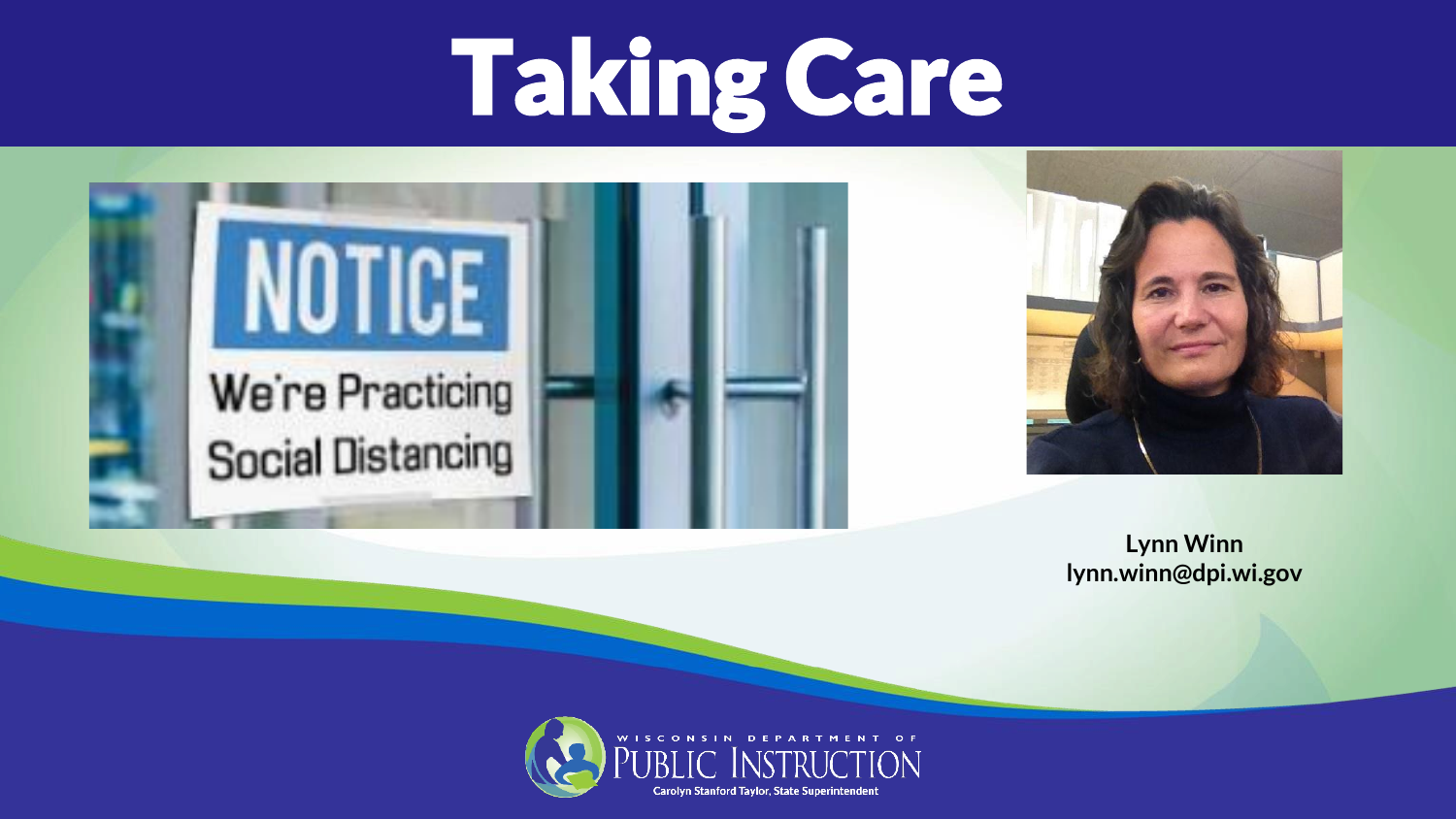# Land Acknowledgement

**The land the Wisconsin Department of Public Instruction occupies is the historic territory of the Ho-Chunk people, land their Nation calls Teej (day-JOPE).**



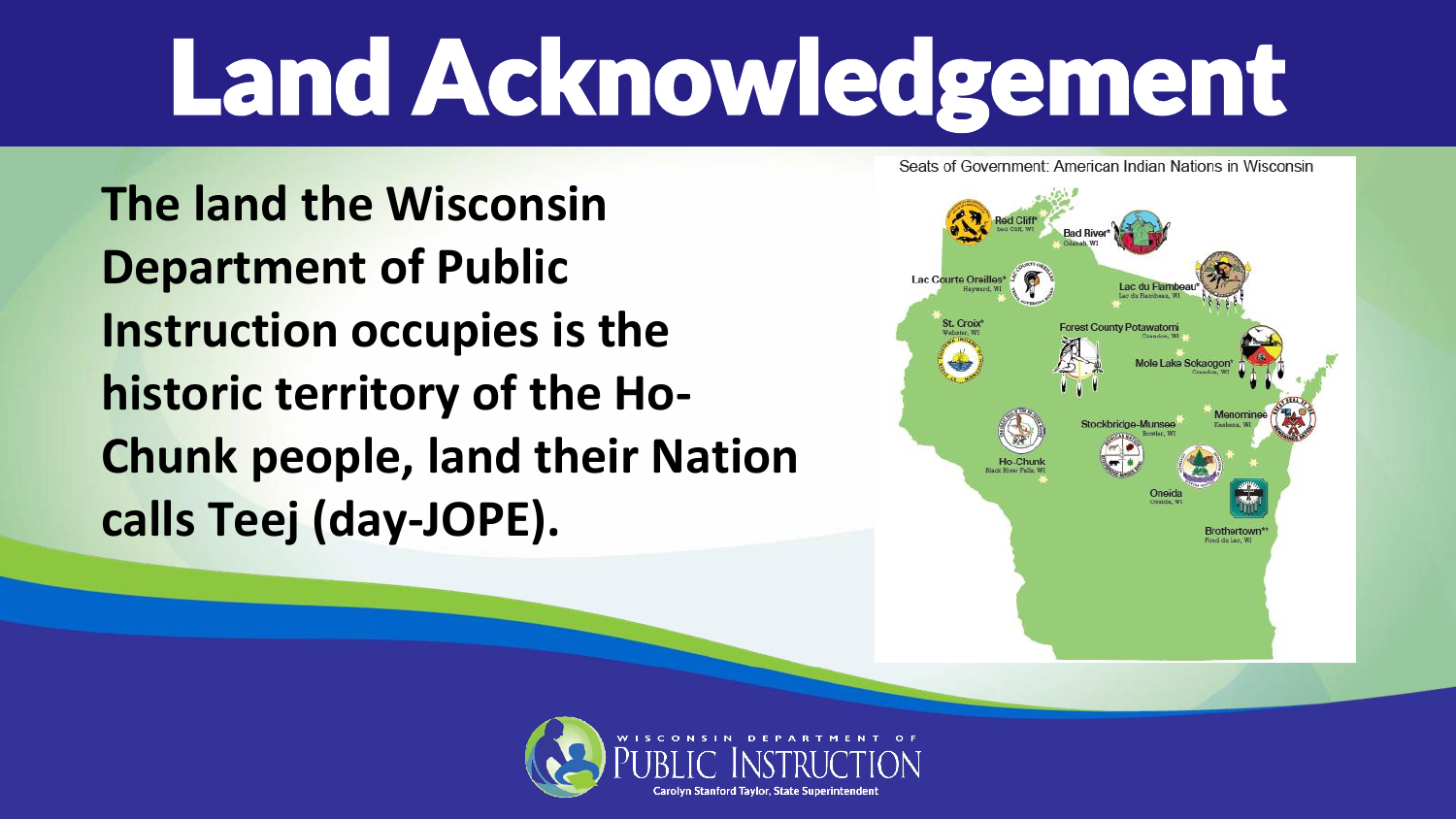#### **RDA: What is it?**

#### **Special education accountability based on:**

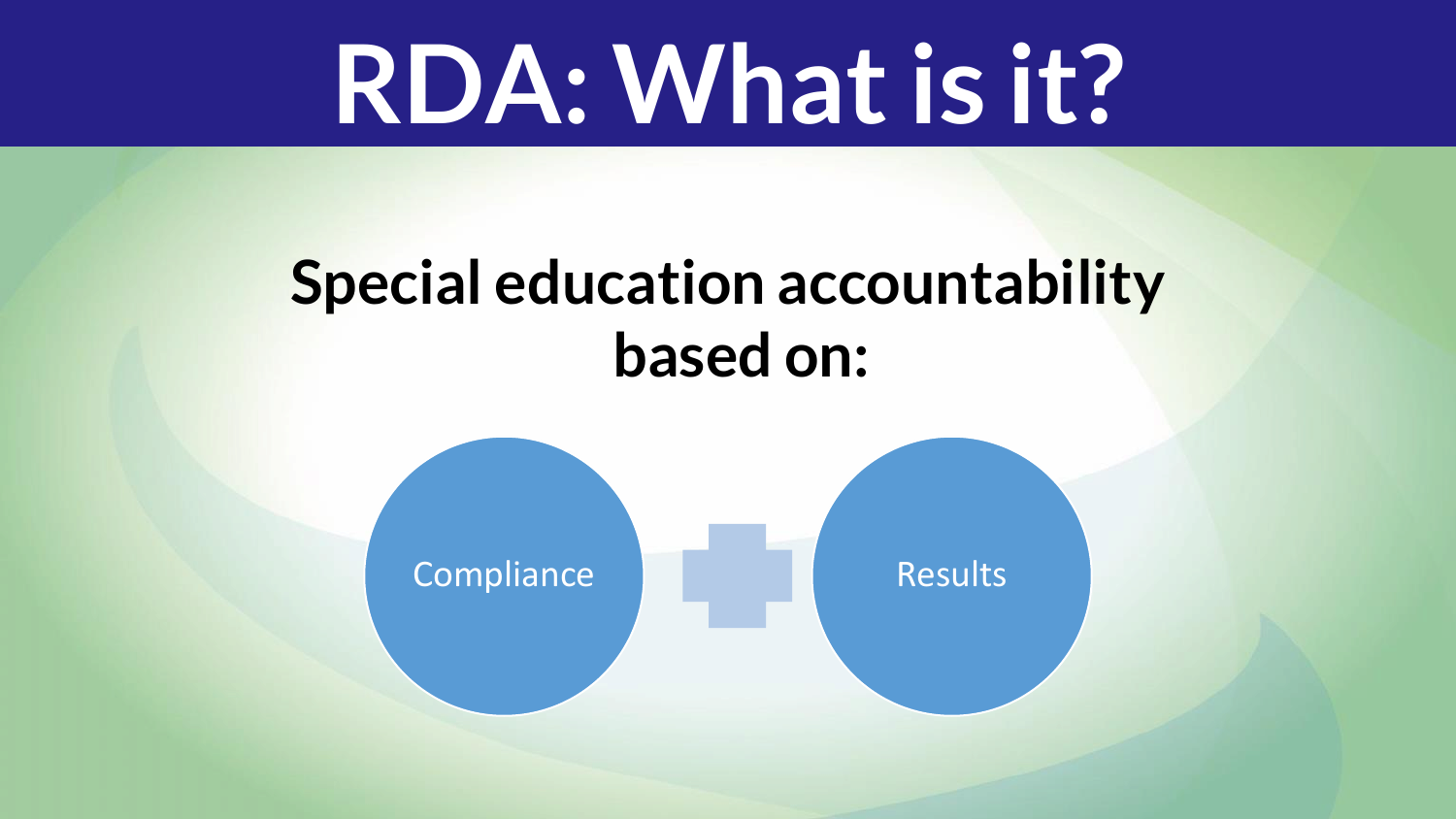## RDA WI Way

#### **Results Driven Accountability**

**Reading Drives Achievement: Success through Literacy**

#### **(RDA)**

#### **(RDA:StL)**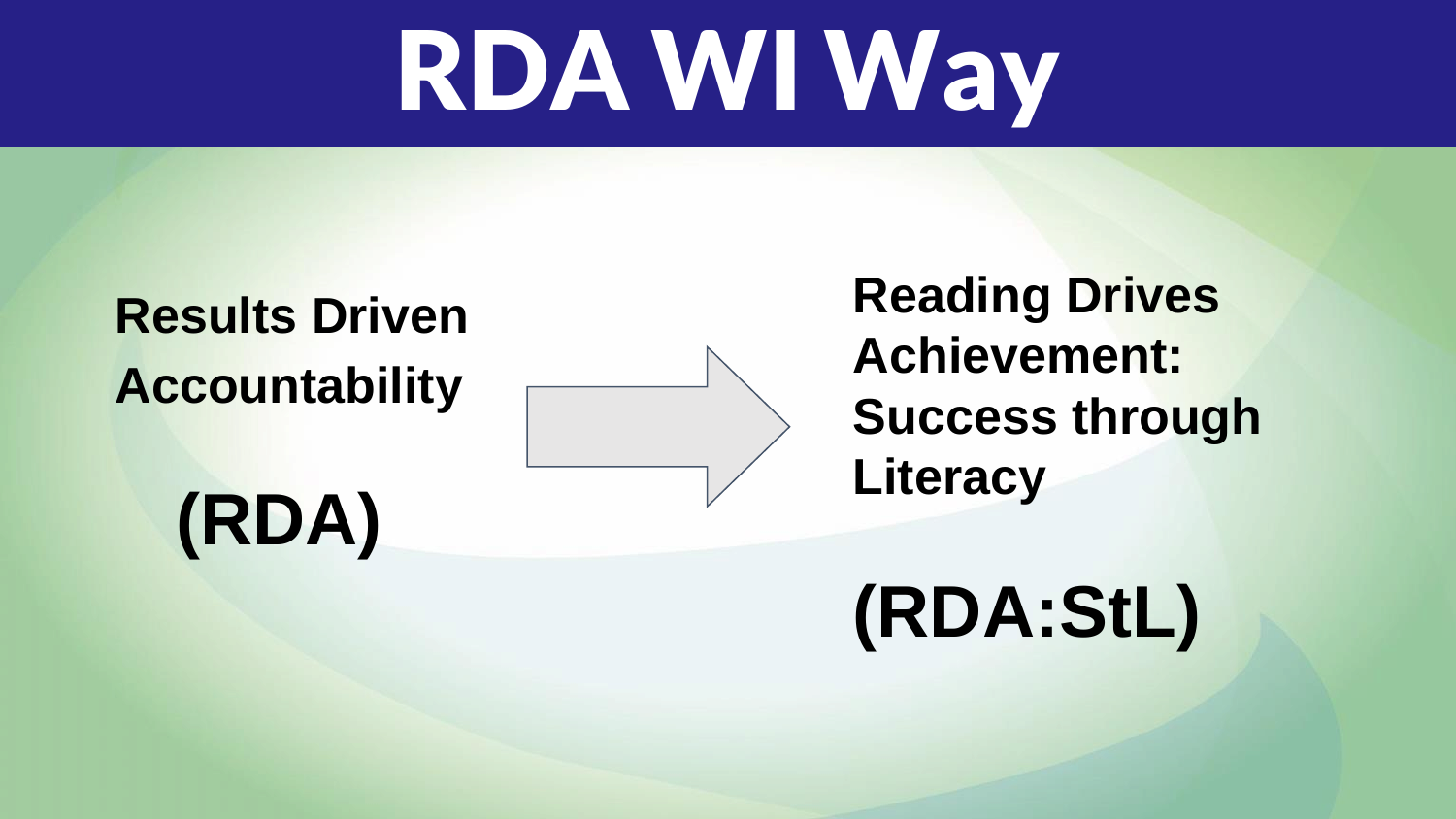## Here's Why

Compliance Indicators 12 and 13 and Reading Performance of **SwIEPs** 

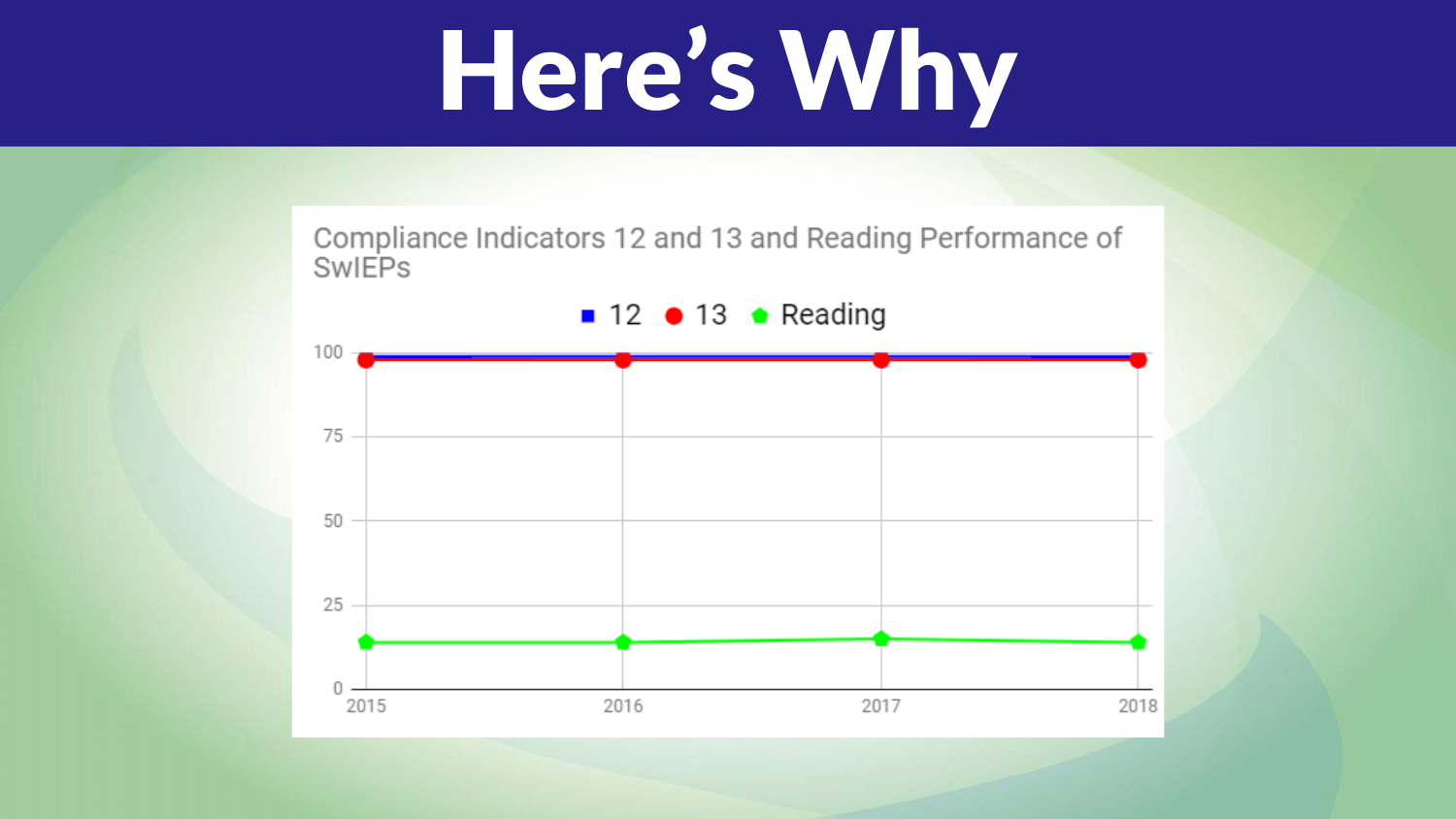# OK, but what is it really?



#### **Improved reading for students with IEPs**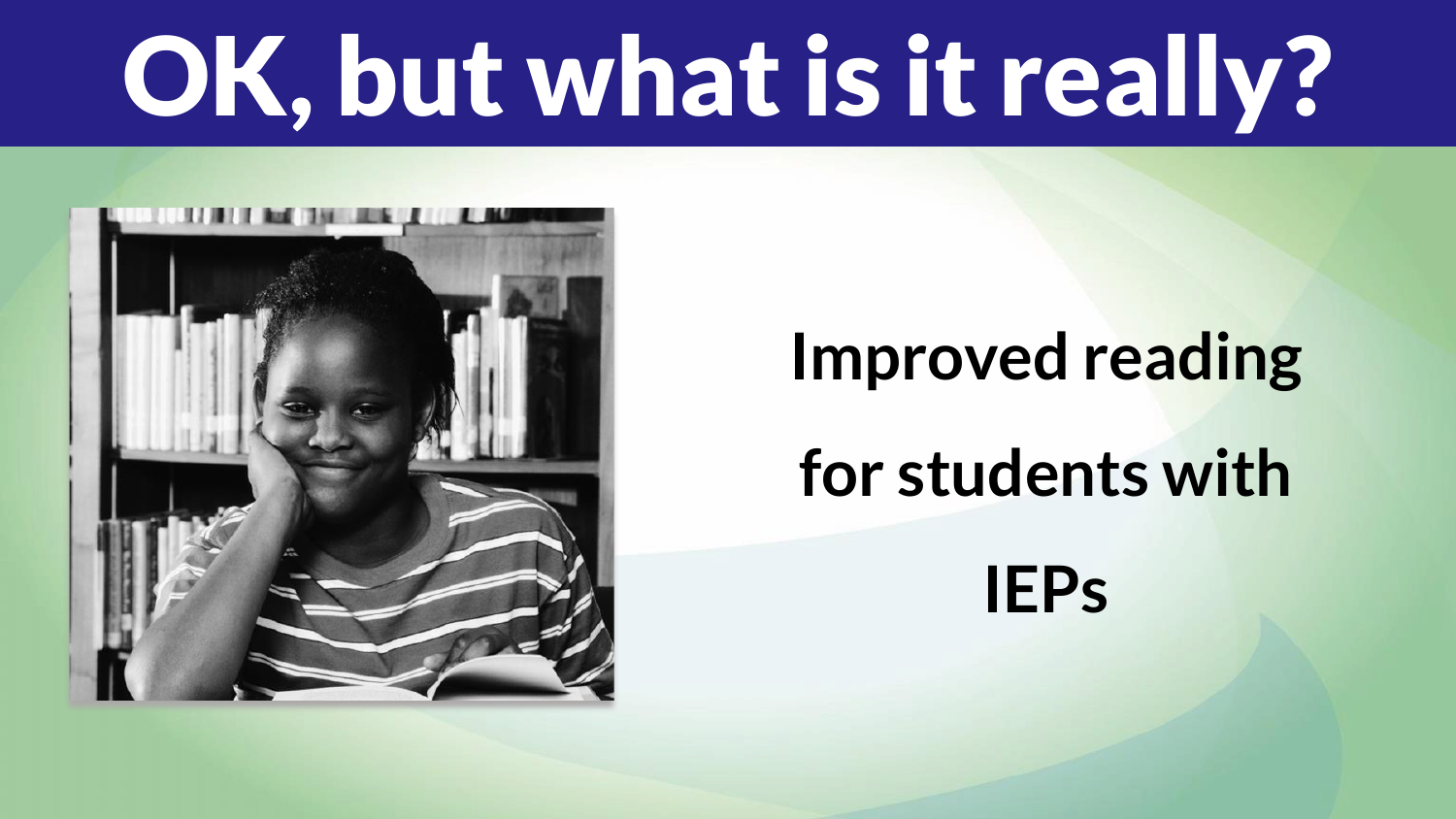# No, really.

**Wisconsin's State Identified Measurable Result (SiMR) is focused on increasing literacy achievement for learners with IEPs in grades three through eight as measured by the Forward Exam.**

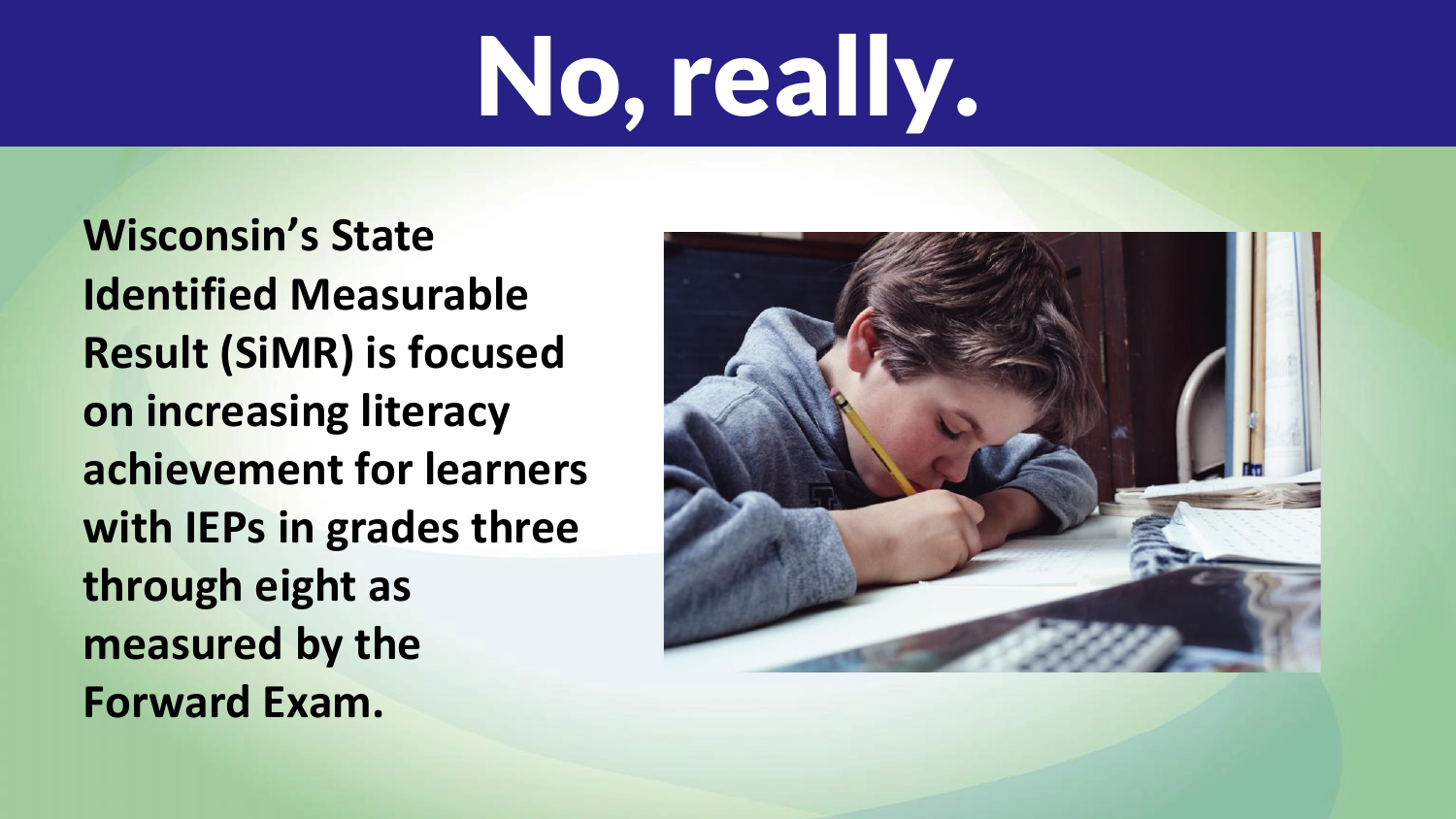# RDA: How it Happens

#### **If the DPI provides...**

**Coordinated Improvement Planning**

**Professional Learning**

**Compliance Focused on Results**

**Coaching**

**Then... To...**

**Regions, districts, schools, and teachers will build capacity**

**improve literacy outcomes for students with IEPs**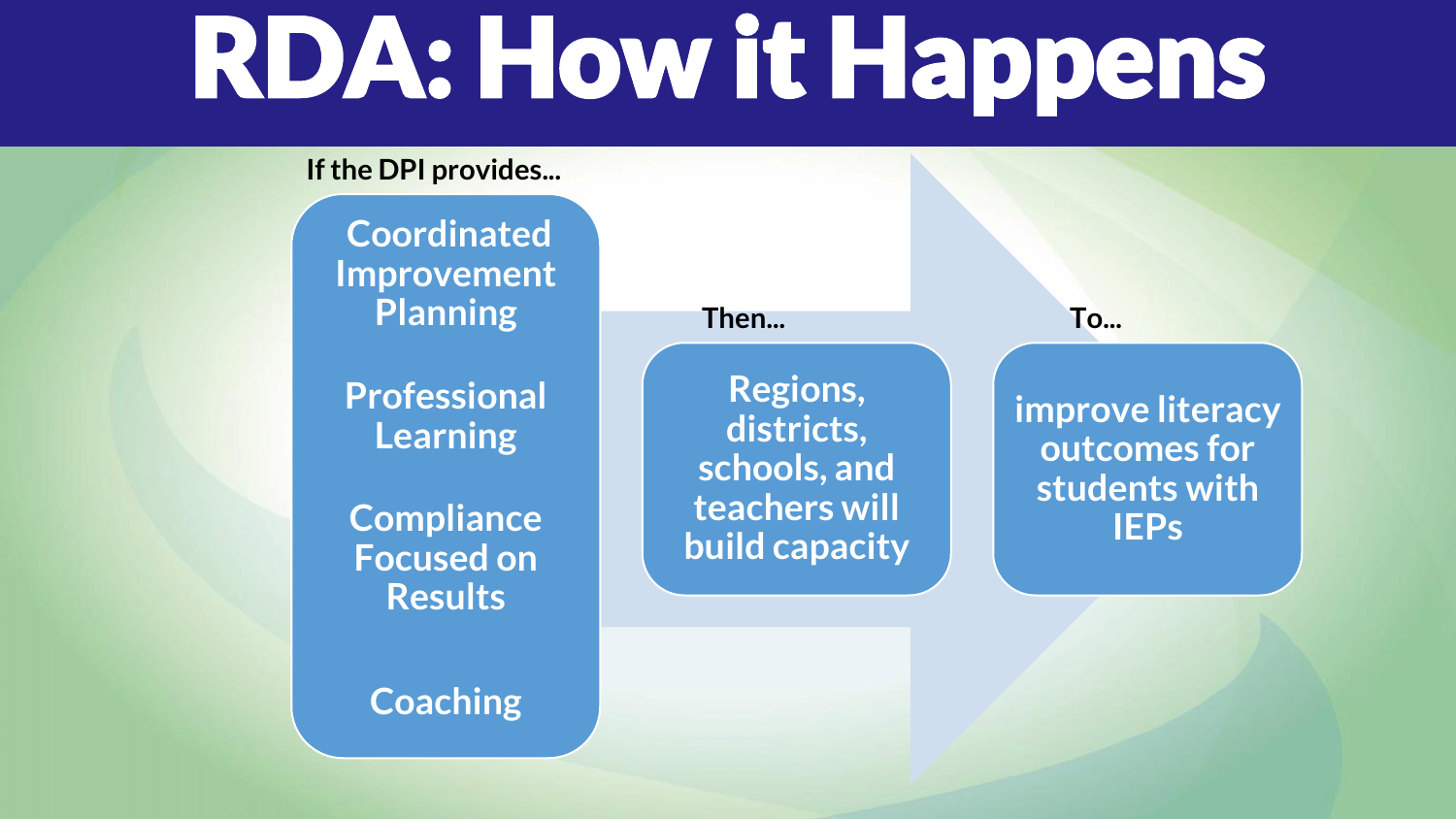# How do we report progress?



## **State Systemic Improvement Plan (SSIP)**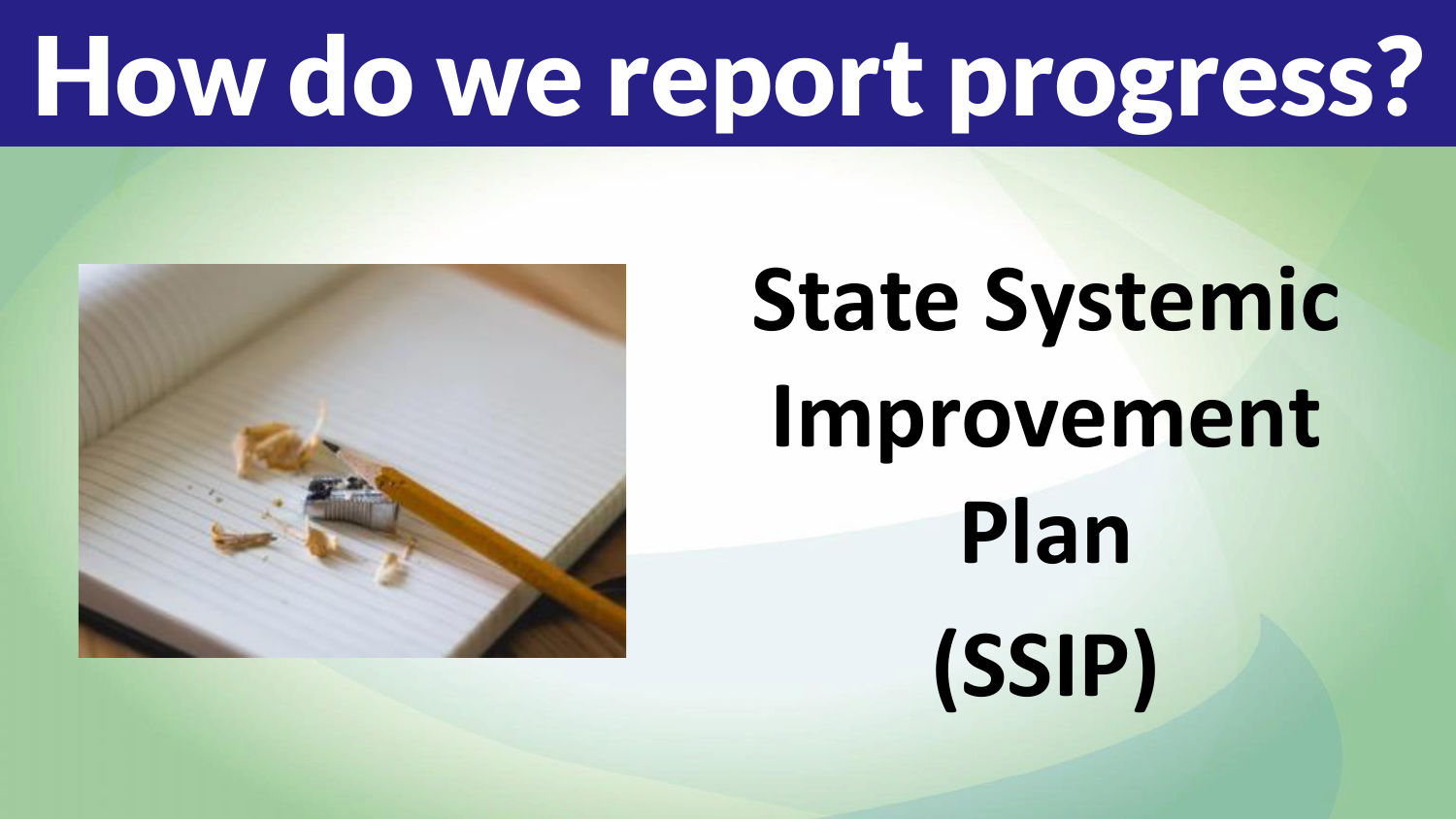## How are we doing?

#### **Year 1-3 - Goal Met Year 4-5 - Goal Not Met**